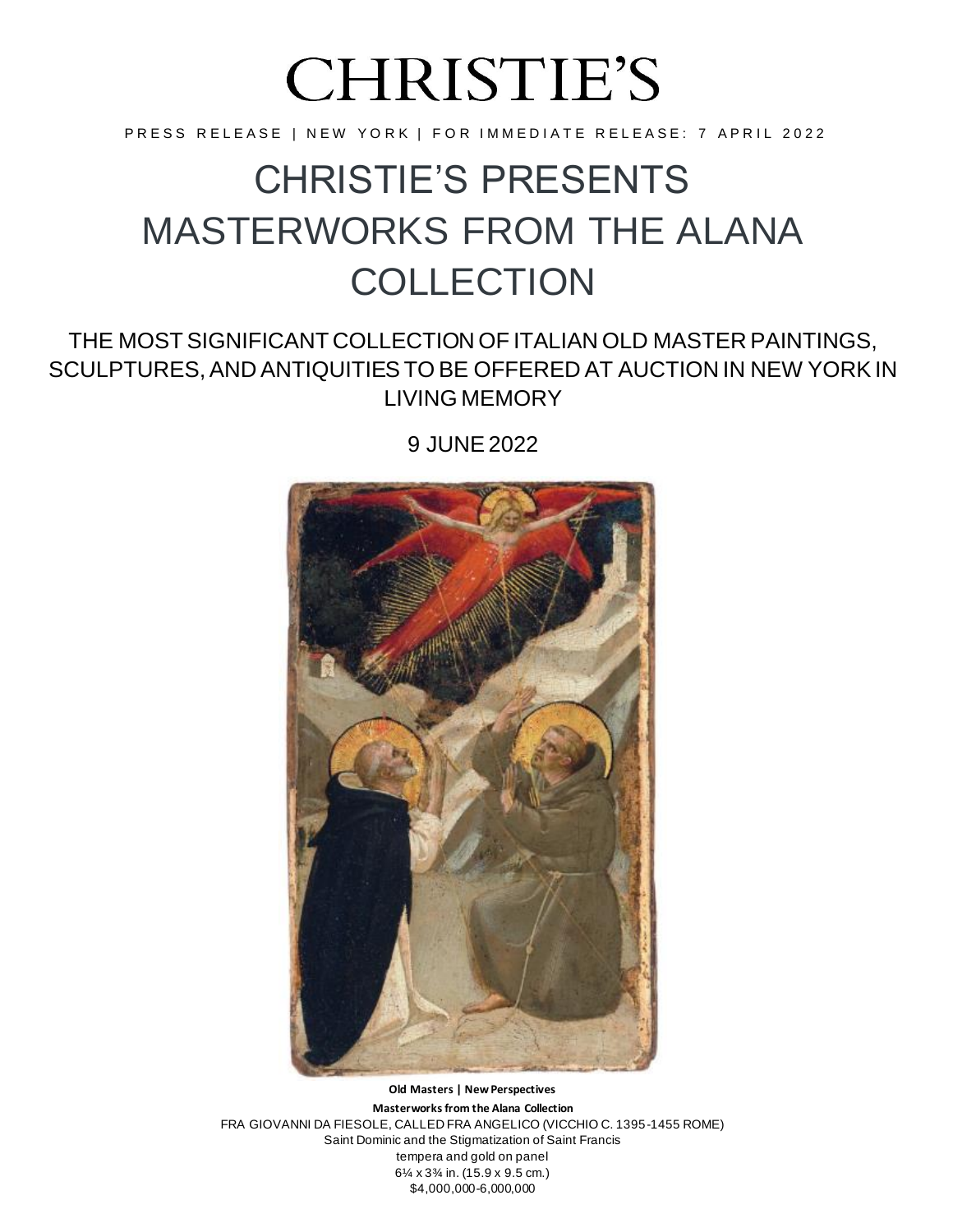**New York** – Christie's is pleased to announce **Old Masters | New Perspectives: Masterworks from the Alana Collection,** a selection of one of the most important collections of Italian Old Master paintings, sculptures, and Antiquities to ever be offered at auction in New York. The selection will debut alongside Christie's 20/21 exhibition in London, presenting a fresh look at Old Masters by engaging the work in dialogue with 20<sup>th</sup> and 21<sup>st</sup> century artworks demonstrating an exceptional breadth of masterpieces throughout history.

Assembled with great expertise and passion over decades, the Alana Collection's Gothic, Italian Renaissance, and Baroque paintings comprehensively tell the story of the history of Italian art, and have gained international renown following the acclaimed 2019-2020 exhibition at the Musée Jacquemart-André, Paris. Led by masterpieces by **Fra Angelico**, **Orazio Gentileschi, El Greco** among many other illustrious artists, the selection of works offered in this sale are distinguished not only by their exceptional artistic quality, but also by the manner in which as a group, they tell an important story, both about the culture that produced them and our own. The auction comprises over 50 outstanding works that will be sold in a single-owner live auction taking place at Rockefeller Plaza on June 9, 2022, after completing a global tour alongside Impressionist, Modern, and Post-War highlights to London, Hong Kong, New York, and Los Angeles. Proceeds from the sale will benefit a charitable organization that focuses on arts and education. In total, the sale of these works is expected to fetch \$30 million – 50 million.

The great zeal, connoisseurship and sophistication that drove the formation of the Alana Collection's Old Master Paintings, Sculptures and Antiquities call to mind the spirit of such notable collectors from the late-19th and 20th centuries as Norton Simon, John G. Johnson, Robert Lehman, Barbara Piasecka Johnson, and Jayne Wrightsman. Highlighting the collection is a powerful yet touching depiction of *The Madonna and Child*, by **Orazio Gentileschi**  (estimate: \$4,000,000-6,000,000).An exquisite example of Gentileschi's refined style, this work on panel was painted with lapus lazuili and other expensive materials, indicating that it was created for one of the artist's mo st important patrons. The mother and child were clearly painted from posed models, following the innovative practices of Caravaggio, yet Gentileschi imbued the painting with his own, poetic idiom, grounded in the more formal, Baroque pictorial conventions of his day. Another highlight in the collection is **Fra Angelico's** *Saint Dominic and the Stigmatization of Saint Francis* (estimate: \$4,000,000-6,000,000)*.* An exceptionally-rare work by the early Florentine Renaissance artist, this small panel was recently featured in an exhibition dedicated to the artist held at the Museo del Prado, Madrid. Originally part of a diptych, its second panel is the *Madonna and Child with four angels* in the Detroit Art Institute. Equally remarkable is **El Greco**'s *Portrait of a young man, said to be Saint Luis Gonzaga*  (estimate \$3,000,000-5,000,000), one of the few portraits by the artist left in private hands. The sitter has been identified as Saint Aloysius Gonzaga (1568-1591), who served as page to the Infante Diego, who would have been around 14 at the time this was painted around 1582. The assembly of revelers gathered around a table in **Bartolomeo Manfredi**'s *A drinking and musical party* provides a fascinating glimpse into daily life in early-seventeenth century Rome. Painted by arguably the most important and innovative of Caravaggio's early followers, this work was last seen in 2017 in the *Beyond Caravaggio* exhibition at the National Gallery, London.

**François de Poortere, Christie's Head of Old Master Paintings**, comments, *"We are honored to be entrusted with treasures from the Alana collection for auction this spring. These paintings, sculptures and works of art tell the history of Italian art from Antiquity, through the Renaissance to the Baroque era and counts among the greatest assembled in the last century. Passion and connoisseurship drove the creation of this extraordinary collection which has and will stand the test of history."*

**Bonnie Brennan, Christie's President of Americas**, comments**,** *"It is an honor to partner with the Fine Art Group to present this once in a generation collection with some of the finest works of their kind to ever come on the public market. The profound quality and breadth of these works stand as a testament of the supre me care and vision that guided the formation of the Alana Collection. We are especially excited to debut these works alongside 20 th and 21st century masterpieces, creating a dialogue across the entirety of history."*